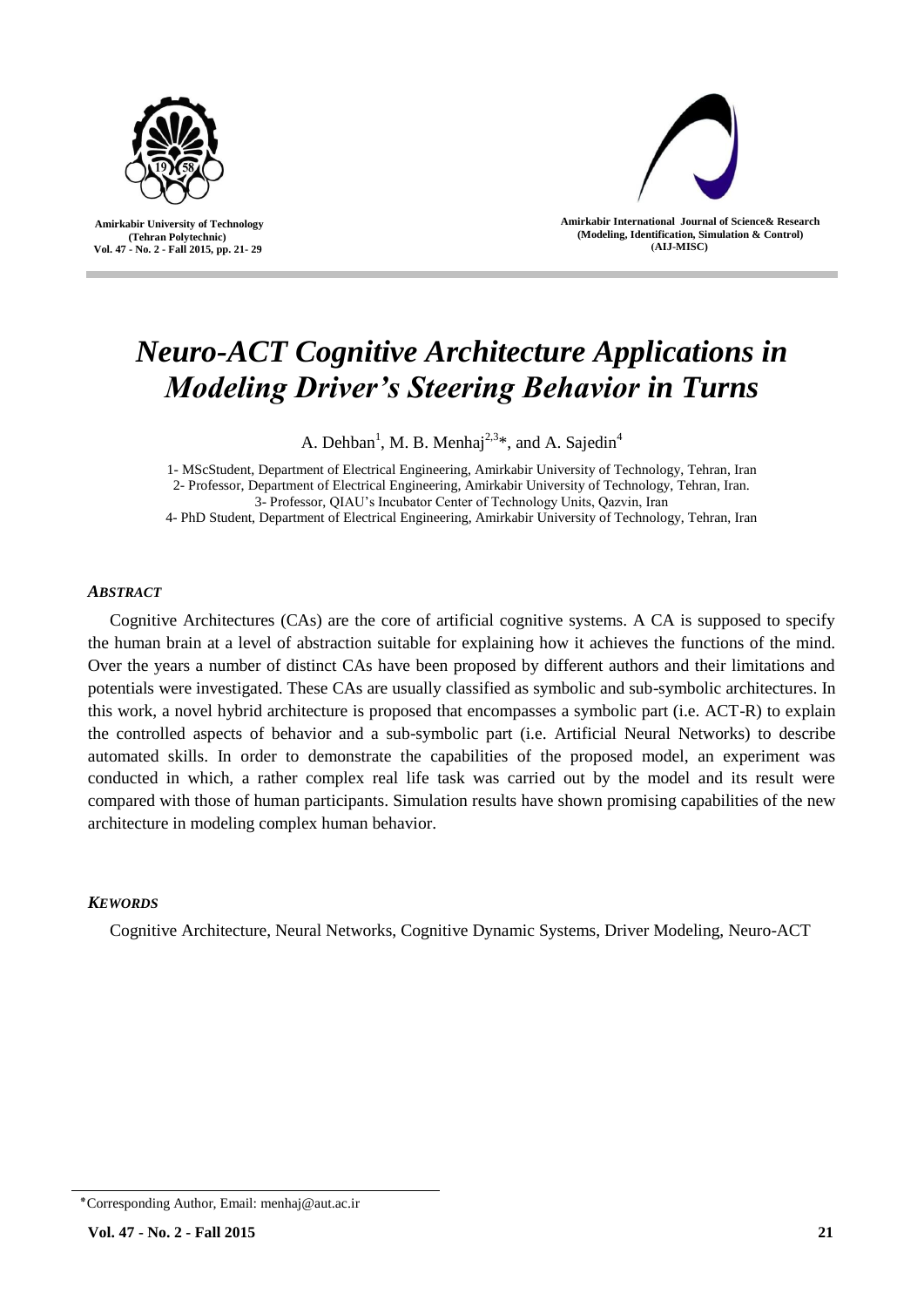#### **1. INTRODUCTION**

In recent years computational-based modeling has emerged as a powerful tool for studying the complex task of driving which allowing many researchers to simulate driver behavior [1-4]. During the past decade, lots of efforts have been made to provide a comprehensive model of driver behavior [5-8]. Driving is a very common everyday task and yet a very complex as well as hazardous one [9-13]. Modeling driver behavior in a cognitive architecture can shed some light on the embodied procedures taken by drivers. On the other hand, due to big demands in cognitive abilities, driving is a good situation in which the capabilities and limitations of cognitive architectures can be tested [14-16]. Another benefit of having an integrated model capable of reproducing actions of drivers is utilizing this model in place of the human subjects in order to facilitate an evaluation process in designing advanced driver assistance systems [17-19].



**Fig. 1. Some of ACT-R buffers and modules**

Such systems can enhance their capabilities if they could understand and characterize different aspects of driver's behavior [20-23].A cognitive model which tries to explain driving must be able to answer the questions like how decision making or situation awareness is achieved,what are the importantcognitive bottlenecks

and limitations are, how different inputs from the environment are perceived by drivers and how he/she can use his/her motor skills to manipulate the vehicle, and etc. [24-27].

A strong psychological theory is necessary for providing proper answers to the aforementioned issues. Computational models of human cognition due to 1) their high level of clarity and completeness, and 2) their better explanation and evaluations, can provide a reliable framework for modeling the different aspects of human cognition [19].

It should be noted that it is not all things that happen while driving can be explained solely through a cognitive architecture [20]. Much of driving is composed of lower level automated skills and reflexive behaviors which are out of the scope of cognitive architectures. Distinguishing these two processes is a common practice and cognitive architectures are usually flexible enough to allow execution of such tasks. It must be noted that any process of sufficient complexity involves a complex interplay between both controlled (conscious) and automatic processes[21].

Salvucci [2] has proposed an integrated driver model using Adaptive Control of Thought – Rational (ACT-R) cognitive architecture and uses a PI like controller to account for those reflexive behaviors. Although the PI controller can produce human like behavior [12] it cannot be stated as realistic and it lacks a biological or psychological explanation. Furthermore, his claim for modeling a skilled driver (100 references of memory chunks for easy retrieval) suffers from an unrealistic explanation.

Mihalyi [20] used a fuzzy logic compensator instead of Salvucci's PI controller. Although his model can explain the reason for this controller to work, in our opinion fuzzy logic cannot be accounted for automated skills. Fuzzy logic is developed to model expert's knowledge and provides a means to compute with words, but it never claims that what really happen in the brain are fuzzy computations.

In this paper, a computational driver model developed in the ACT-R (Adaptive Control of Thought-Rational) cognitive architecture and by taking advantage of an Artificial Neural Network (ANN)as the basis of the underlying control mechanism, focused on the component processes of control, and decision making in a multilane highway environment. MLPs are a fully-connected feedforward artificial neural network which learns a mapping between a set of input samples and their corresponding target classes. The MLPs is in fact an extension of the Perceptron neural network. Each node in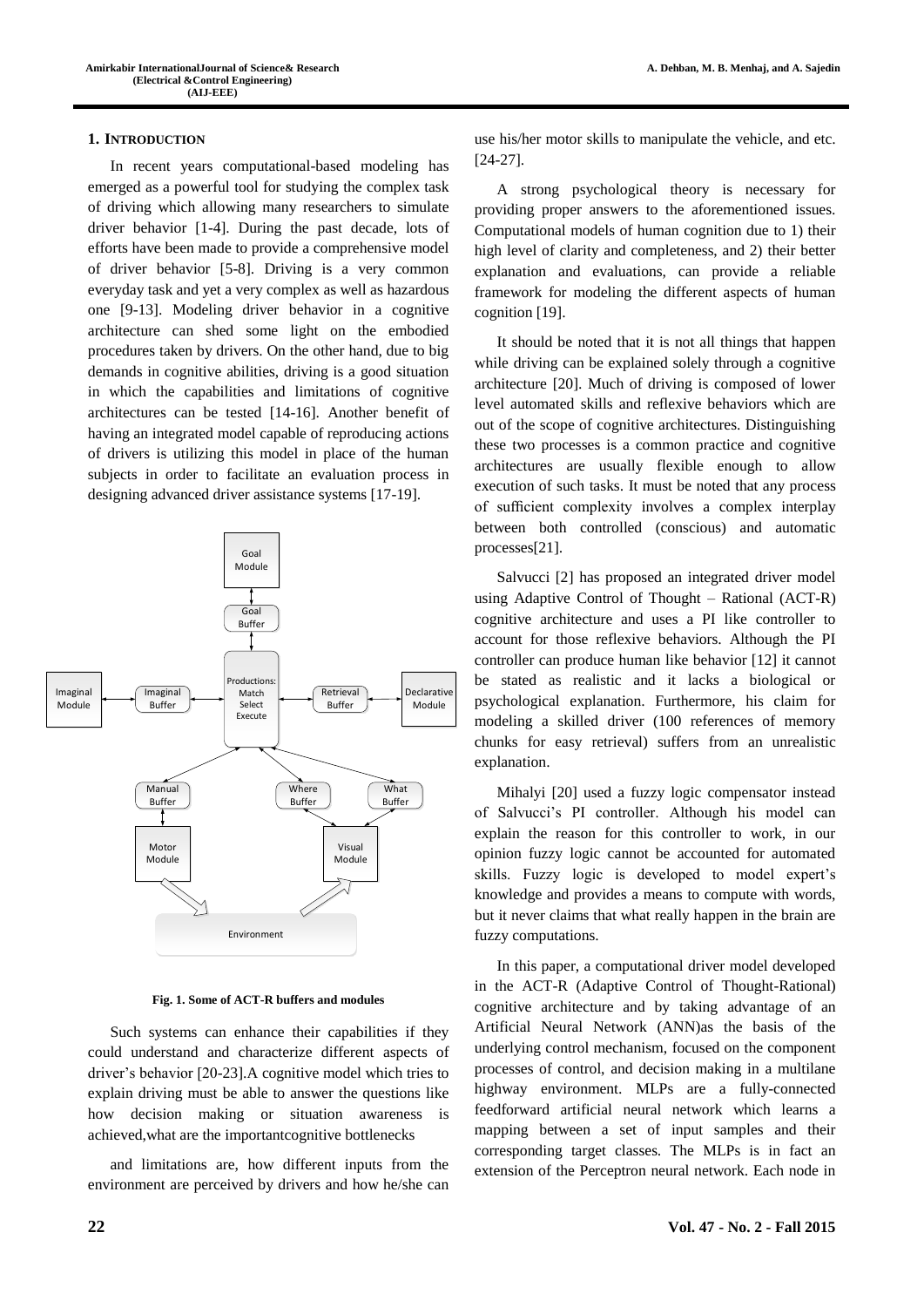a MLPs neural network represents a neuron which is usually considered as a nonlinear processing element.

We have used an (Multi-Layer perceptron) MLP for modeling driver's automated skills and predict driver's behavior, based on Salvocci's simulation environment to acquire training data for the MLP. In our experiments, the drivers could see the environment via monitor screen and also could control the steering wheel of the vehicle using a cell phone device. Adding on, an application was developed to send the pitch angle of the phone in determined time steps. The participants are four graduate students aged between 23-32, which have trained to drive in our environment and used recorded data to train the Multilayer perceptron (MLP).

The reminder of this paper is organized as follows: In Section 2, we describe the relevant ACT-R components which are effectively used in the proposed model for the integrated driver behavior. Section 3 is devoted to introducing ANNs and explain how they can potentially perform better than fuzzy logic controllers in modeling reflexive behavior, followed by Section 4, in which a realization of an ANN as well as integration of this controller in ACT-R are fully presented. In order to validate the proposed model we compare and discuss its behavior with that of human drivers in Section 5. Finally, Section 6 concludes the paper.

## **2. ACT-R COGNITIVEARCHITECTURE**

A cognitive architecture is a framework for specifying computational behavioral models of human cognitive performance. The architecture consists of the abilities and constraints of the human system such as memory and recall, learning, perception, and motor action [28-30]. A cognitive architecture can psychologically confirm the cognitive models which are developed in the framework [2], [14]. ACT-R (Adaptive Control of Thought-Rational), is a hybrid architecture based on chunks of declarative knowledge and condition-action production rules that operate on these chunks. ACT-R is a computational model of human brain that describes how cognitive functions are realized in brain and it can also be used to replicate human behavior. ACT-R is mainly used to explain and reproduce the experimental data that is obtained in psychology experiments [12], [14]. ACT-R contains modules interacting through their buffers that are organized by a central controller (see Fig. 1).

The ACT-R is simultaneously a rigorous theory of human cognition and a working framework in which to build computational models of human behavior which posits two separate but interacting knowledge stores. The

first type of knowledge, declarative knowledge, is made up of chunks, or small logical units, of symbolic information. Declarative chunks can encode simple facts, current goals, and even ephemeral situational. Chunks are associated with sub-symbolic parameters that encode continuous valued properties of each chunk [12], [14].

The second type of knowledge is procedural knowledge which is made up of rules representing procedural skills that manipulate declarative knowledge as well as the environment. When all conditions match and the rule fires, rule actions can add to or alter declarative memory, set a new current goal, and/or issue perceptual or motor commands. Also, ACT-R has the ability to perform some processes in parallel such that [2], [12] and [14]. At the same time, ACT-R places certain limitations and constraints on models that mimic the constraints of the human system. One of the important constraints for the driver model is that although perceptual and motor processes can run in parallel with cognition, the cognitive processor itself is serial and, can think just one thing at a time. The cognitive processor is responsible for collecting all information from perceptual modules and issuing all motor commands, and thus it serves as the central bottleneck for behavior. This fact is critical for applications such as predicting driver distraction.

# **A. Goal Module**

The goal module is responsible for keeping track of one's internal intentions and goals. This module can control the flow of thought in order to achieve a goaldirected behavior. Consider a task of getting to work in your car. This task can be decomposed into several abstract steps like dressing, getting to your car, starting the engine and driving to your workplace, parking your car near destination, etc. The ACT-R cognitive architecture deploys the goal module 1) to be aware of its current task and 2) to know which tasks should be considered next in order to achieve its overall goal (see Fig. 1).

# **B. Imaginal Module**

Imaginal module is used to hold the mental representation of the problem. When new information about the current task in different buffers exists (e.g. visual module buffers) this information is organized in the imaginal buffer. This organized information will later be saved in the declarative module for the successive retrievals.

The process of information organizing in imaginal module is indeed time consuming. When there is a request to create a new chunk in the imaginal buffer or to modify its current contents, some amount of time should pass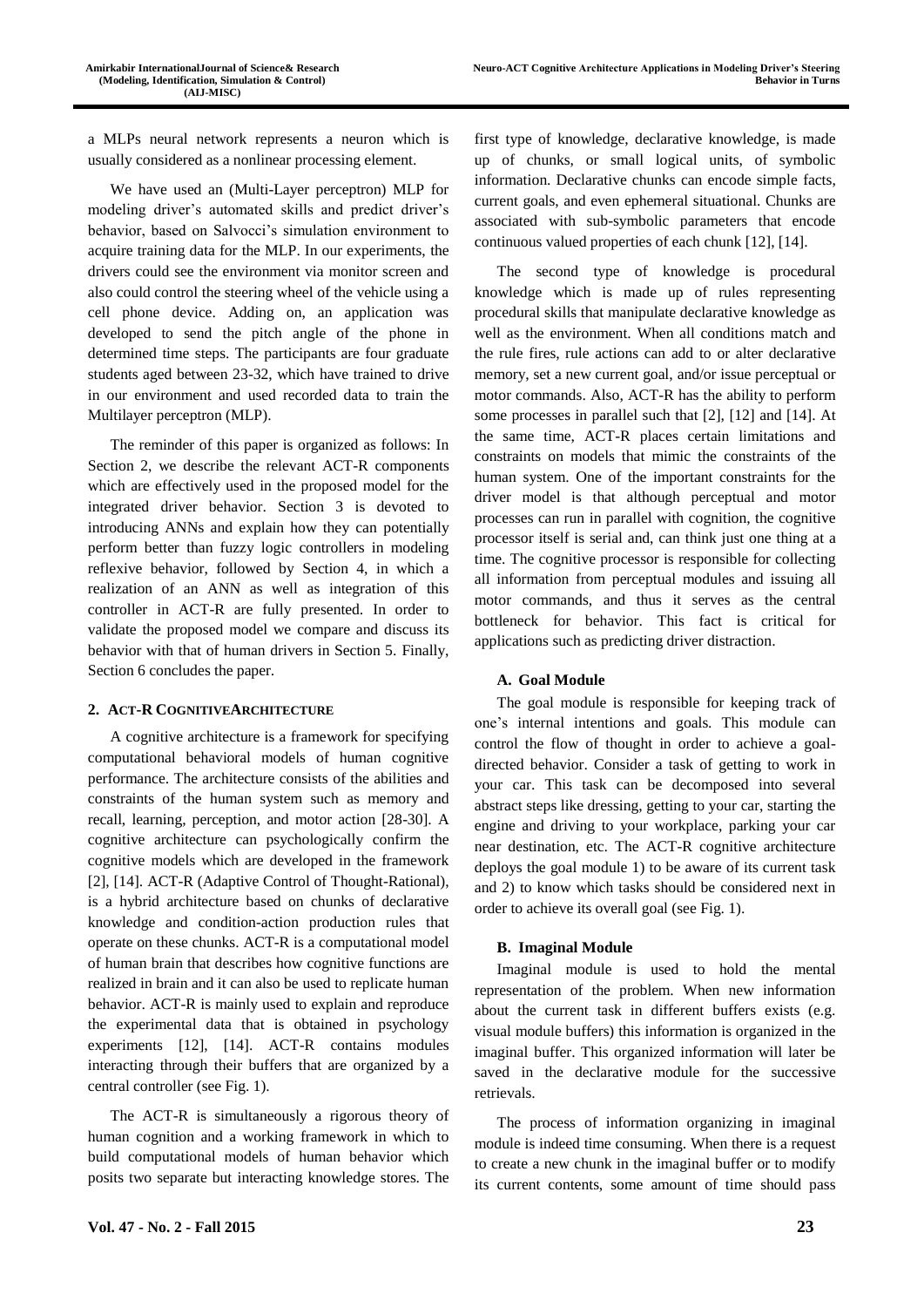before these requests are fulfilled. In the ACT-R 6.0 implementation this time can be a fixed constant or a random variable.

#### **C. Declarative Module**

Declarative module is the ACT-R's implementation of declarative memory. Declarative memories are the kind of memories that can be declared, such as the name of one's fifth grade teacher or the name of the South African antiapartheid leader. One can view declarative module like a large warehouse containing a vast amount of information. However, since humans may need some efforts or struggling to retrieve past information from their memory, retrieving information from declarative module must also be able to reflect these problems (see Fig. 1).

In ACT-R literature pieces of information are called *chunks*. Each chunk that is stored in the declarative module is associated with an activation value. This value is calculated according to (1). This equation is used in the proposed model of driver to retrieve memories from his/her past.

$$
A_i = B_i + \varepsilon \tag{1}
$$

In the above equation,  $\varepsilon$  reflects the noise value in retrieving a memory and *Bi* is the *Base Level Activation* (BLA) of chunk *i.* This value depends on how many times this chunk has been practiced according to the following equation:

$$
B_i = \ln\left(\sum_{j=1}^n t_j^{-d}\right) \tag{2}
$$

where  $t_j$  is the time since the jth practice of chunk i.d is the decay rate of the chunk which reflects how amemory is forgotten and almost always is set to a default value of 0.5. In order to simplify the calculation of BLA, one can use an alternative formula instead of .

$$
B_i = \ln\left(\frac{n}{1-d}\right) - d \times \ln(L_i)
$$
 (3)

 $L_i$  is the time passed since creation of chunk i. Equation3, is the default formula for calculation of BLA in the ACT-R 6.0 implementation and it can be set by an optimized learning parameter.  $\epsilon$  in[2] contains two sources of noise. One is a permanentnoise which is associated with the chunk at the time of creation and the other is an instantaneousnoise that is calculated on each retrieval attempt. Both of these noises are generated according to a zero-mean logistic Probability Distribution Function

(PDF). The variance  $\sigma^2$  of this PDF is related to noise parameter s according to the following equation:

$$
\sigma^2 = \frac{\pi^2}{3} s^2 \tag{4}
$$

Hence the instantaneous noise parameter s and permanent noise parameter s determine the variance of instantaneous and permanent noise, respectively.The activation of each chunk determines both probability and latency of its retrieval defined respectively in (5) and (6).

$$
P_i = \frac{1}{1 + e^{-(A_i - \tau)}/s}
$$
\n<sup>(5)</sup>

In the above,  $P_i$  is the probability of retrieval of chunk, *i* is a constant called retrieval threshold and reflects the attempt one makes in order to retrieve a memory and *s* is the instantaneous noise parameter



**Fig. 2. .Probability of retrieval for different values of noise parameter**

If a chunk is selected for retrieval, the time it takes to be retrieved is also related to its activation:

$$
T_i = Fe^{-A_i} \tag{6}
$$

where,  $T_i$  is the time it takes for chunk *i* to be retrieved and *F* is a constant called *latency factor*. Anderson et al. [8] proposed the following rule of thumb relation between the *latency factor* and the *retrieval threshold*:

$$
F \approx 0.35e^{\tau} \tag{7}
$$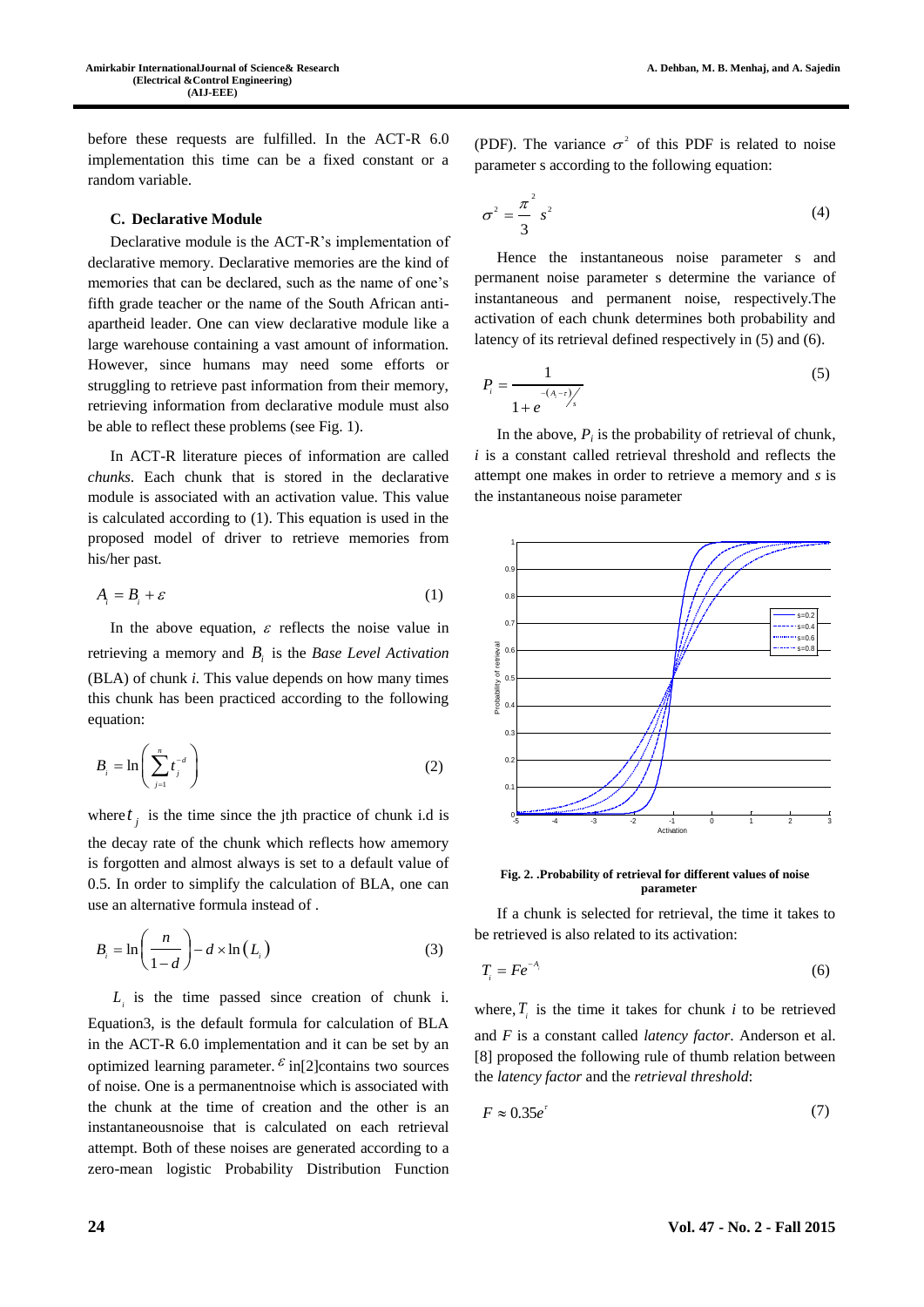## *D.* **Motor Module**

ACT-R motor module models the basic timing behavior of human motor system when dealing with computer interface using mouse and keyboard [2], [12]. Note that the architecture is flexible enough to allow for arbitrary actions when dealing with real world interfaces (see Fig. 1).

## *E.* **Visual Module**

This module is used to view objects in the visual field. As many researchers have shown, two buffers are associated with the visual module. One is responsible for encoding the position of objects in the visual field and the other one to encode the nature of it. It is assumed that the visual module performs a parallel process in order to encode the position and some basic properties of all objects visible but only certain objects that had been subject to attention are known to the system. Request to the *where module* includes a few attribute-value pairs (e.g. vertical down) resulting in a chunk that represents the exact position and some basic properties of that object. If further information about the object is needed, this chunk is used to make a request to the *what buffer*. This request shifts attention of the visual module to specified location and additional information about that object is retrieved. Due to the parallel processes in the visual module to encode the location of visible objects, these requests are fulfilled instantly though the time it takes to shift visual attention is related to the distance between the current point of the attention and the new request.

## **F. Productions**

Productions constitute the procedural memory of ACT-R cognitive architecture. They are *if-then* rules that respond to patterns presented in different buffers. The *then* part of each rule consists of a few requests sent to various buffers so that the corresponding modules update those buffers in response to these requests. According to the ACT-R theory, only one rule can fire at a time and there must be a 50*ms* delay before firing of the subsequent rules

# **3. ARTIFICIAL NEURAL NETWORKS FOR AUTOMATED SKILLS**

ANNs are one of the earliest attempts to provide a computational model of human brain. Multilayer perceptron (MLP) networks are largely used to approximate unknown functions and relations among data. In order to answer the questions of how to model human reflexive behavior, two approaches seemed feasible: ANNs and fuzzy logic controllers[20]. In this section we

describe the advantage of using ANNs over fuzzy logic computations for modeling driver's automated skills.

MLPs is a fully-connected artificial neural network which learns a mapping between a set of input samples and their corresponding target classes. The MLPs is in fact an extension of the Perceptron neural network. Each node in a MLPs neural network represents a neuron which is usually considered as a nonlinear processing element. We have used an (Multi-Layer perceptron) MLP for modeling driver's automated skills and predict driver's behavior, based on Salvocci's simulation environment to acquire training data for the MLP.

#### **A. Advantages Of Using ANNs**

ANN's advantage becomes obvious when one takes a look at how automaticity develops. According to [14] there are three stages in the acquisition of skills: cognitive stage, associative stage and automatic stage. The cognitive stage is seen as tightly linked to verbal descriptions. For instance, driving instructors usually provide some rules when explaining to a learner when to change gears. The second stage (associative stage) is characterized by reduction of verbal mediation.

The final stage is when automatic and verbalization is no longer needed or possible. It must be pointed out that the automaticity is not assumed to result exclusively from a process of skill acquisition.

Linguistic variables are vastly used in initial cognitive stage but unless a driver has reached the final stage, he/she is not allowed to drive without assistance of a supervisor. Therefore computation with words does not seem plausible when modeling behavior of a skilled driver. On the other hand, automated behavior is assumed to form a particular circuitry in human brain and ANNs are a simple computational tool to mimic the behavior of that brain circuit.

There is also another reason for the proposed ANN to work as stated below. Michon [24] identified three classes of task processes for driving: operational processes that involve manipulating control inputs for stable driving, tactical processes that govern safe interactions with the environment and other vehicles, and strategic processes for higher level reasoning and planning. These operational processes or as we call it, *automated skills*, can be viewed as direct mapping from environment stimuli to control outputs. Generally speaking, if proper data is available, ANNs are superior over fuzzy logic computations in approximating unknown mappings, indisputably.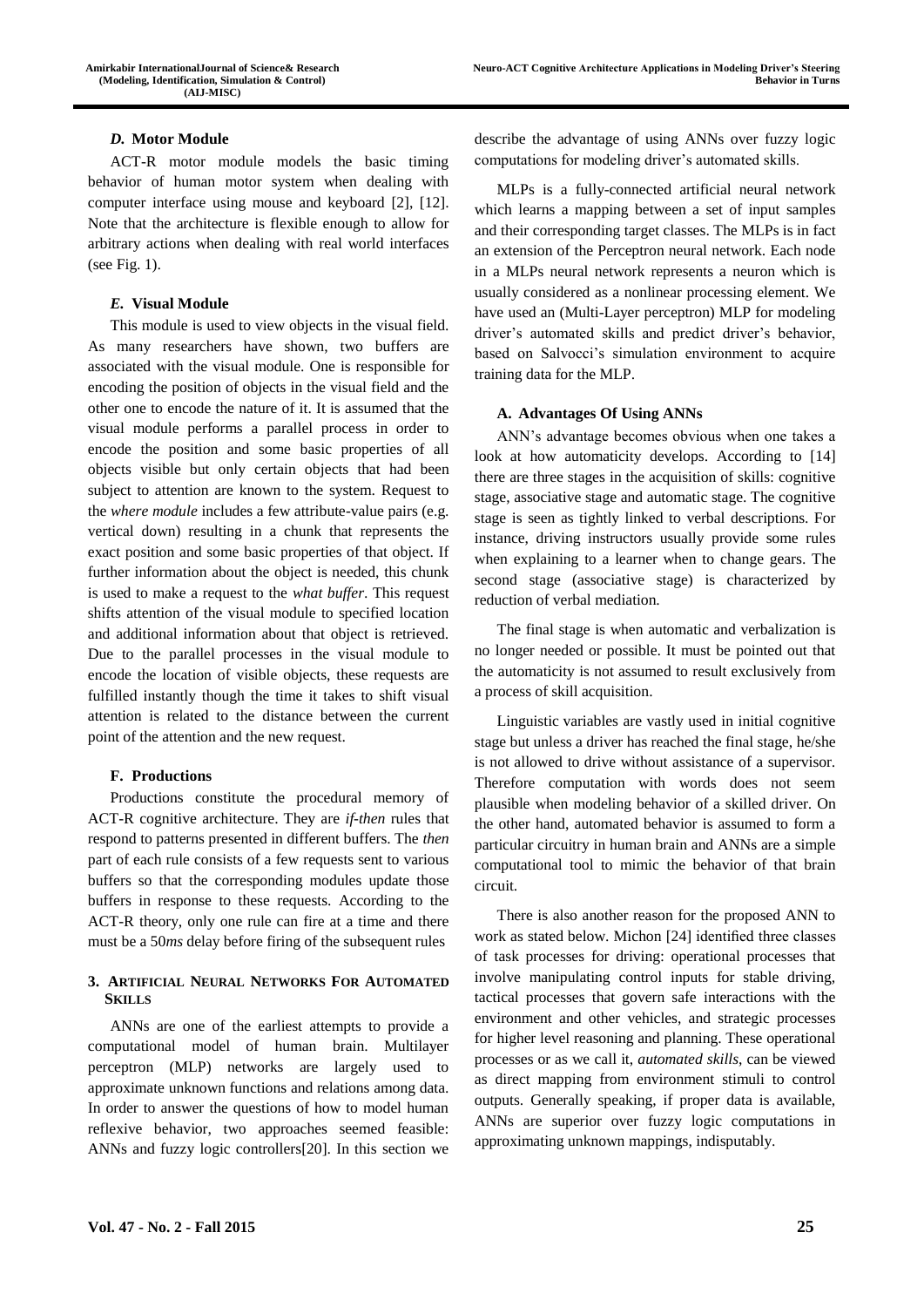## **B. Realizing An ANN To Reproduce Human Steering Behavior**

In order to model automated driving skills, Salvucci and Gray in ref [22] suggested that human drivers use information of two salient points to guide their steering, namely near point and far point.

In this paper we have used the time between control updates  $\Delta t$  and also longitudinal speed of the vehicle  $v_{\alpha}$ when facing a turn in the road, as the additional information in which our model to be able to performs accurate driver behavior prediction.



**Fig. 3. Near point and far point when facing a turn in the road**

It must be pointed out that the curvature information of the turn is not explicitly included in the training data of ANN, since this information can be calculated using  $\Delta\theta_{\text{far}}$ ,  $\Delta t$ ,  $v_x$ .

Furthermore, drivers usually do not know in advance about the exact properties of road curves fig.4. illustrates the inputs, structure and output of the proposed ANN.In fig.4  $\Delta\delta$  is the change in steering angle to compensate for the curve of the road.

## **C. Putting It All Together**

Now that all the components of the system are described, it is the time to put them together to model the driver's steering behavior.

First, we describe the procedural memory of ACT-R cognitive architecture. Next, a brief description of the data acquisition system in a simulated environment is presented which are later have been used to train the ANN described in the previous section. The model can then drive in the same driving simulator.



**Fig. 4. Structure, inputs and output of the proposed MLP**

# **D. Procedural Memory To Pass A Curve In The Road**

As discussed earlier, procedural memory of ACT-R is composed of condition-action pairs where conditions are patterns in different buffers and actions are change requests to those or other buffers. Fig. 5 depicts the flowchart of rules controlling behavior of the model.

Table 1 is the procedural memory of the driver model and explains how different buffers of Fig. 1 are utilized to achieve the goal directed behavior. Another module, called Eval module, is implemented in ACT-R 6.0 to allow for execution of the user defined functions.

This module is used to calculate the steering angle change  $\Delta\delta$  via the proposed ANN. The last rule of table1 fires when no memory of past could be retrieved. This will happen in two situations, when the model is run for the first time or when the model does not try hard enough to remember its past for example a higher retrieval threshold is used.

## **4. ESTIMATION OF ACT-R PARAMETERS**

Tuning various parameters of cognitive architectures for fitting to the collected data is usually discouraged and good cognitive models should have as few free parameters as possible [18]. In order to comply with this general rule of cognitive modeling, almost all parameters of our model are the default ones that there is a consensus in their values in the ACT-R community. The only parameter that we have changed to reflect the abilities of a skilled driver is the Imaginal delay parameter which due to low information volume that is placed in the imaginal buffer, we lowered this value to 35ms. In addition, as described before, ACT-R is not integrated with a default mechanism of hand movement for steering control, thus we assumed it takes 100ms for hands to modify the steering angle of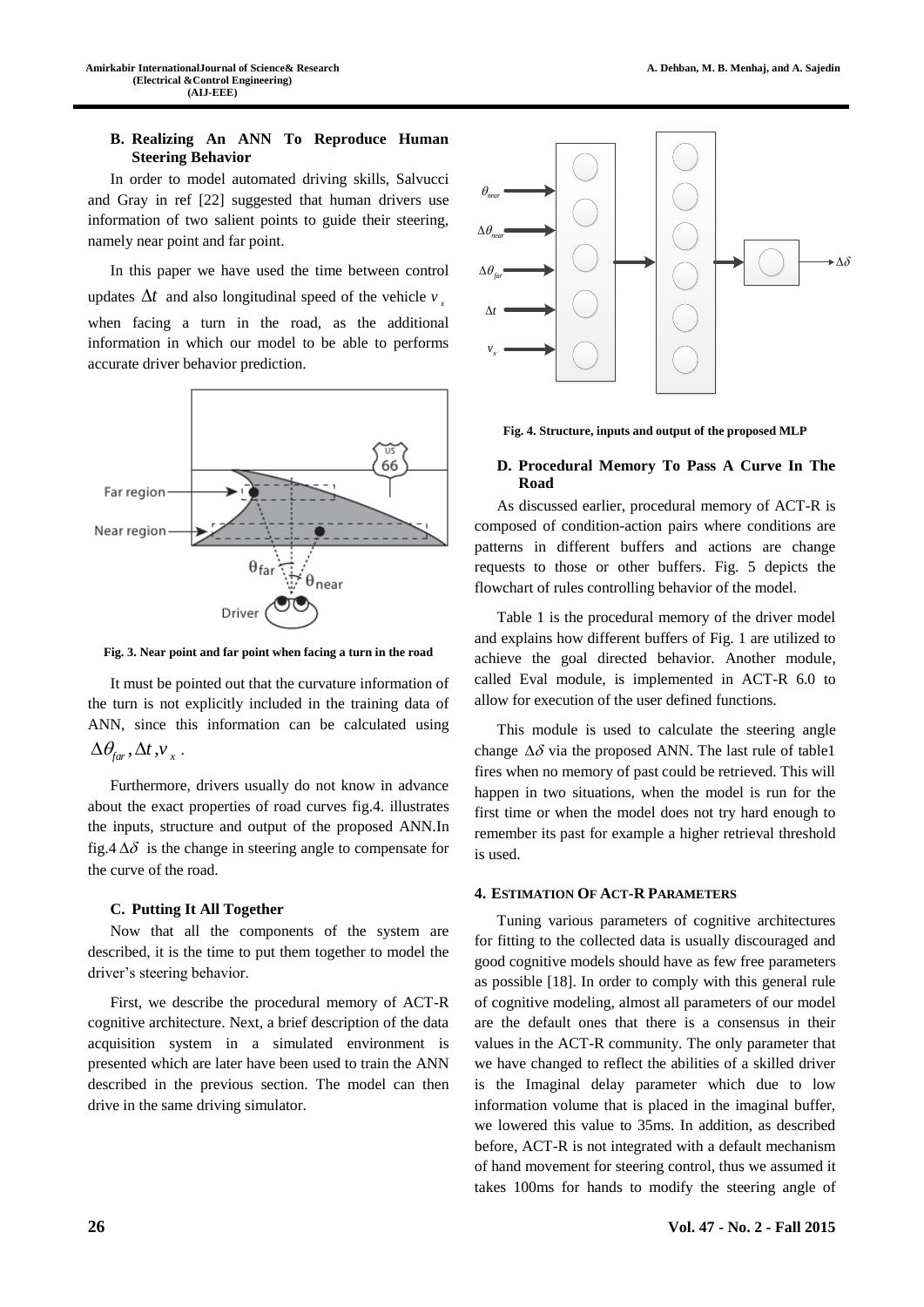vehicle. These parameters were fixed before we gathered our data.

## **5. SIMULATION ENVIRONMENT AND DATA GATHERING**

Salvucci has made available the source code of his driver model. We have extended his simulation environment to be able to acquire training data for our ANN. The drivers could see the environment via monitor screen and they could control the steering wheel of the vehicle using a cell phone device. An application was developed to send the pitch angle of the phone every 20ms. The rules of table 1 were executing in training phase to record the near and far points and also the time intervals. The angle of steering wheel was sent through the phone. Four graduate students between ages 23 to 32 have been asked to drive in this environment.

The participants were first trained in five 1 minute sessions to get accustomed to the driving simulator. Then they drove the vehicle for five minutes in the simulator at 40, 60, 80, 100 and 120 km per hour speeds (one minute for each speed) and their steering profile were recorded. This data was later used to train the MLP shown in fig.4.



**Fig. 5. driver steering model flowchart**

**TABLE 1.** SAMPLES OF TIMES ROMAN TYPE SIZES AND STYLES USED FOR FORMATTING A PES TECHNICAL WORK

| Condition                                                  | Action                                              |
|------------------------------------------------------------|-----------------------------------------------------|
| Goal is start                                              | Set goal to code-near                               |
| Visual buffers are empty                                   | Request location of near point from                 |
| Imaginal is empty                                          | where buffer                                        |
| Goal is start                                              | Set goal to code-near                               |
| Visual buffers are empty                                   | Request location of near point from                 |
| Imaginal has a world-                                      | where buffer                                        |
| representation                                             | Add imaginal contents to                            |
|                                                            | declarative memory                                  |
| Goal is code-near                                          | Set goal to control                                 |
| Where buffer has near point                                | Create a world-representation                       |
| What buffer is empty                                       | chunk in imaginal buffer containing                 |
|                                                            | $\theta_{\rm near}$                                 |
|                                                            | Request location of far point from<br>where buffer  |
|                                                            | Search declarative module for a                     |
|                                                            | world-representation                                |
| Goal is control                                            | Set goal to remember                                |
| Where buffer has far point                                 | Update world-representation chunk                   |
| Imaginal buffer has $\theta_{\text{near}}$ in a            | in imaginal buffer to contain $\theta_{\text{far}}$ |
| world-representation chunk                                 | and current time information                        |
| A world-representation chunk<br>exists in retrieval buffer | Request the nature of far point from<br>what buffer |
|                                                            | Invoke the ANN to calculate                         |
|                                                            | steering angle change $\Delta\delta$                |
|                                                            | initiate a motor command via                        |
|                                                            | manual buffer to change the angle                   |
|                                                            | of steering wheel by $\Delta\delta$                 |
| Goal is remember                                           | Set goal to start                                   |
| Imaginal buffer has a world-                               | Add the chunk in imaginal buffer to                 |
| representation                                             | declarative memory                                  |
| What buffer has a chunk                                    |                                                     |
| representing the far point                                 |                                                     |
| Goal is control                                            | Set goal to start                                   |
| Where buffer has far point                                 | Add the information of current                      |
| Imaginal buffer has $\theta_{\text{near}}$ in a            | situation to declarative memory                     |
| world-representation chunk                                 |                                                     |
| No memory of the past could                                |                                                     |
| be retrieved                                               |                                                     |
|                                                            |                                                     |

## **6. COMPARING HUMAN AND MODEL BEHAVIOR**

To validate the developed computational model, the comparison between the driver model's behavior and human driver's behavior is required, and since our proposed modelproduces variability in driversbehavior, like human drivers, in this experiment we averaged the performance of human drivers and simulated driver model in 5 trials to achieve more stable results. Human data were from four drivers. The driver model was interacted with the same simulation environment developed in [2] as human drivers used.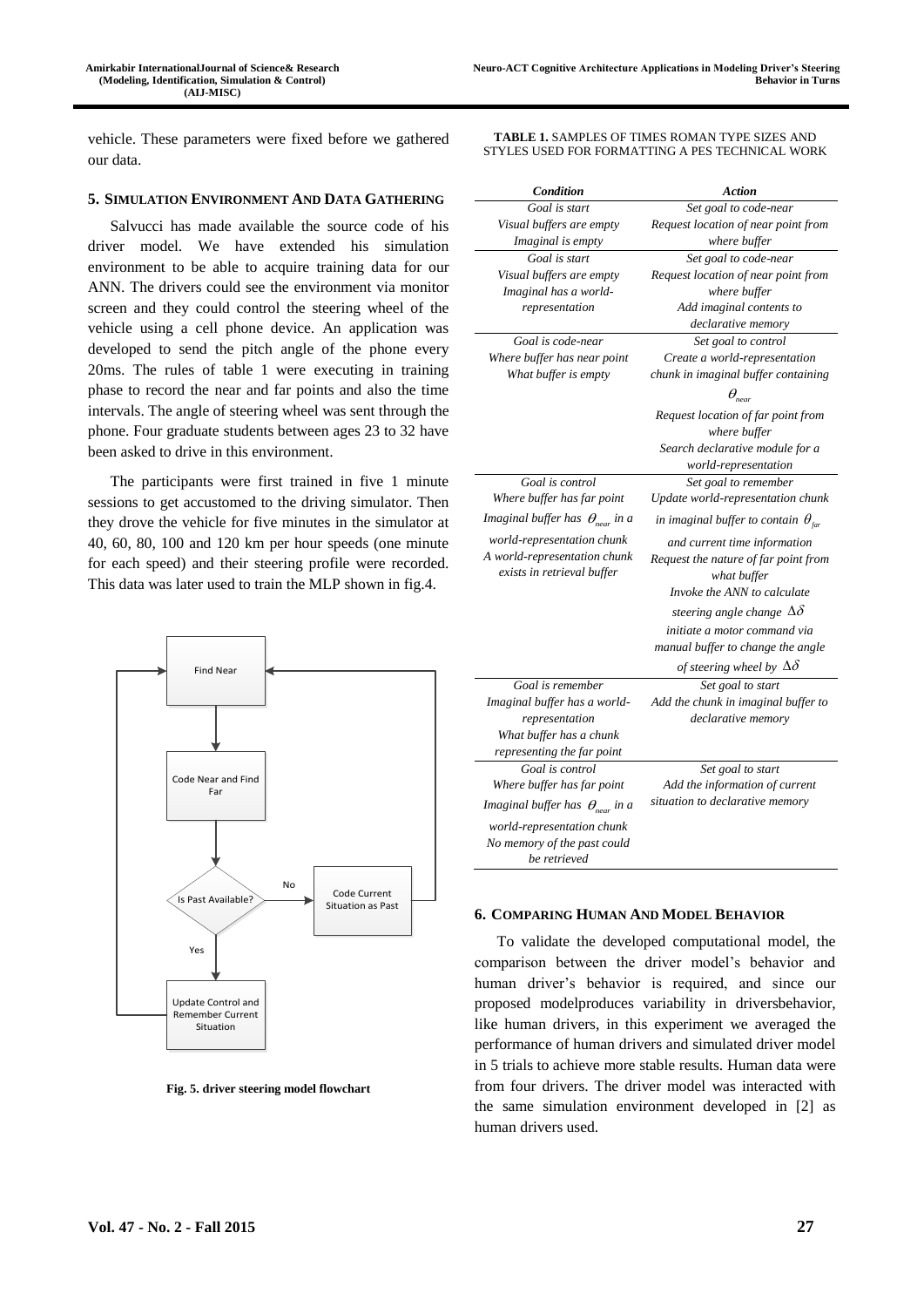Fig. 6 indicates the steering angle used by our models and the drivers while driving at a constant speed of average 90 km per hour.

As shown in these figures our model is quite capable of modeling different driving habits of our participants.



**Fig. 6. comparisons between model and drivers at 90 km/h driving**

In order to demonstrate the uniformity of prediction's criterions, the results in Fig.7, illustrates the RMSE and R2 of error for various speeds. As shown in this figure, our simulated model has a very good ability in producing human-like behavior and the quality of its predictions does not degrade in various speeds and the model nicely account for the human drivers' behavior.

The results from experiment and simulation indicate that our proposed computational model can perform the process of driver control well and the model's control process is consistent with that of drivers.

#### **7. CONCLUSION**

Knowing the fact that Cognitive Architectures (CAs) are the core of artificial cognitive systems supposedly to specify the human brain at an abstraction level good enough to have a better clue on how to understand theory of mind functioning. The ACT-R cognitive architecture explains the interesting aspects and provides a theory of human attention while driving. At the same time, human attention during driving is a challenging task for the ACT-R cognitive architecture. This work, besides taking advantage of ACT-R cognitive architecture have used MLPs to successfully generate human-like steering behavior. We suggested that using MLPs merely to model automated human skills and utilization of other symbolic ACT-R cognitive architectures for modeling higher level cognitive aspects of human behavior. According to the

results, the proposed simulated model has a very good ability in producing human-like behavior and the quality of its predictions does not degrade in various speeds

Our future research aims at further improving the driver computational model by using a more rigorous approach for modeling motor control while driving. This work can also be extended to model other aspects of driving such as lane keeping. The proposed Neuro-ACT cognitive architecture can also be utilized in modeling various human behaviors



**Fig. 7. Goodness of fit criterion**

#### **ACKNOWLEDGMENTS**

We are deeply grateful to QIAU's Incubator Center of Technology Units for providing us the necessary support.

#### **REFERENCES**

- [1] D. L. Fisher, M. Rizzo, J. Caird, and J. D. Lee, Handbook of Driving Simulation for Engineering, Medicine, and Psychology. Taylor \& Francis, 2011.
- [2] D. D. Salvucci, "Modeling driver behavior in a cognitive architecture," Human Factors: The Journal of the Human Factors and Ergonomics Society, vol. 48, no. 2, pp. 362–380, 2006.
- [3] D. Fum, F. D. Missier, and A. Stocco, "The cognitive modeling of human behavior: Why a model is (sometimes) better than 10,000 words," Cognitive Systems Research, vol. 8, no. 3, pp. 135–142, 2007.